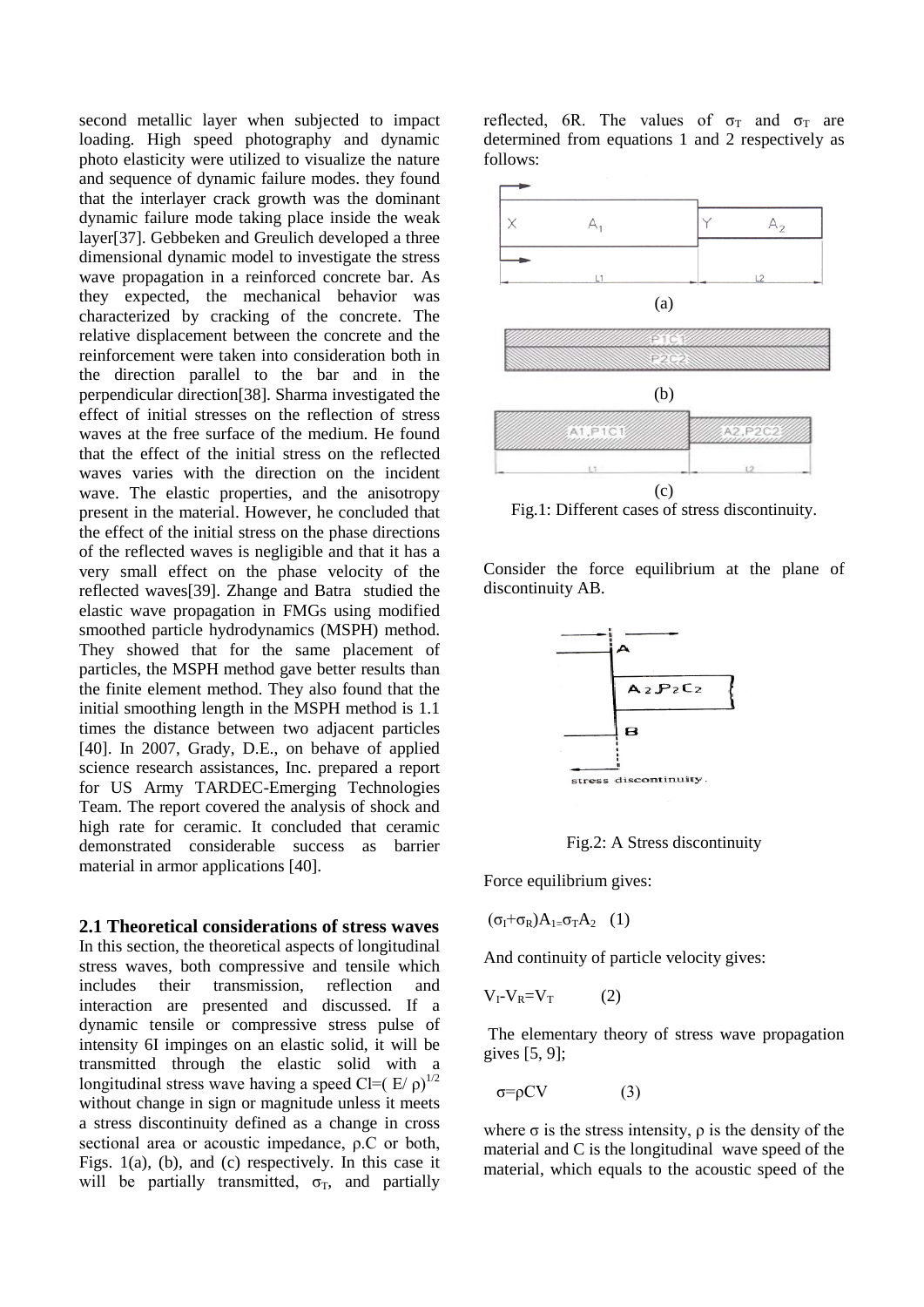material equal to  $(E/\rho)$ 1/2 where E is the modulus of elasticity of material, the term ρc is referred as the acoustic impedance of the material, making use of equation (3) in equation (2) and solving for equation (1) for  $\sigma_{I}$  and  $\sigma_{R}$  gives:

$$
\sigma_{\rm T} = (2A_1 \rho_2 C_2 / (\rho_1 C_1 A_1 + \rho_2 C_2 A_2) \tag{4}
$$
  

$$
\sigma_{\rm R} = (\rho_2 C_2 A_2 - \rho_1 C_1 A_1) / (\rho_1 C_1 A_1 + \rho_2) \tag{5}
$$

It can be concluded from equation (5) that for a simple change in cross sectional area i.e. when  $\rho_{1-}$  $\rho_2$  and C1=C2, the incident and reflected waves will have the same or opposite signs according to the increase or decrease in size of the cross sectional area. Also the intensity of the transmitted stress falls below or exceeds the intensity of the incident stress. Furthermore, equations (4) and (5), if  $\rho_1C_1 = \rho_2C_2$  the following points may be concluded:

- (a) If  $A_2 / A_{1} = 0$ , i.e. the end of the rod is effectively free, equation (5) gives  $\sigma_{R} = -\sigma_{I}$  and =  $\sigma_{T}$  =  $2\sigma_{I}\sigma_{T} = 2\sigma_{I}$
- (b) If  $A_2 / A_1 = \infty$ , i.e the end of the rod is effectively fixed,  $\sigma_{R} = \sigma_{I}$ , and  $\sigma_{T} = 0$ . These results indicate that a very small shaft attached to the end of one larger in cross sectional area will act as a momentum trap for a pulse or blow on the far end of the large shaft.

$$
\sigma_T=(2k_1/(1{+}k1))\sigma_I \qquad \quad (6)
$$

 $σ_R=((k_1-1)/(k_1+1))σ_I$  (7)

and referred to as the impedance mismatch factor, and if the discontinuity involves ; sectional area, the case of conical rod, then equations (4) and (5are reduced to:

$$
\sigma_T = (2A_2/(A_1+A_2))\sigma_I = (2k_2/(k_2+1))\sigma_I
$$
 (8)

and 
$$
\sigma_{R} = ((A_2 - A_1)/(A_2 + A_1) \sigma_I = (1 - k_2)/(1 + k_2))
$$
 (9)

where  $k_2 = A_1/A_2$  i.e. the end of the rod is effectively fixed,  $\sigma_{R}$ 

σ<sub>T(n-1)</sub> = [ 2A<sub>n</sub>/(A<sub>n</sub>+A<sub>(n-1)</sub>)] σ<sub>I</sub> = [2n<sup>2</sup>/(n<sup>2</sup>+(n-1)<sup>2</sup>] σ<sub>I</sub> (10)

and the transmitted stress at segment 1 at the apex  $\sigma_{T1}$  is given

$$
\sigma_{Tl}\text{=}[2n^2/(n^2+(n-1)^2)^*2(n-1)^2/((n-1)^2+(n-2)^2)\dots(2(3)^2/(2^2+2^2)^*2(2)^2/(2^2+1^2)]\sigma_I
$$
 (11)

The reflected stress  $\sigma_R$  is determined using eq. 9

$$
\sigma_{R(n-1)} = [ (A_{n-1}-A_n)/(A_{n-1}+A_n)] \sigma_I = [ (n-1)^2 - n^2/((n-1)^2+n^2)] \qquad (12)
$$

This reflected stress is added to other arriving stresses resulting from the multi- reflections at the interface.

Special cases:

i) If the rod is made of the same material but encounters only change in cross sectional area, Fig.1 (a), the incident and reflected waves will have the same or opposite signs, compression or tension, according to the increase or decrease in size of the cross sectional area: and at the same time the intensity of the transmitted stress,  $\sigma_R$ , falls below or exceeds the intensity of the incident stress,  $\sigma_{I}$ . This is of course only true inside the material but not at its end surfaces. ii). If the rod is of uniform cross sectional area but made of two materials have different acoustic impedances  $, \rho C,$ , Fig.1 (b), then the intensity of the transmitted stress value exceeds or falls below the incident stress level according to whether *ρ*2C2 is higher or lower than *ρ*1C1 respectively. Furthermore the incident and reflected waves will have the same sign in this case, whereas the reflected wave will have opposite sign to the incident wave if  $\rho$ 2C2 is lower than  $\rho$ 1C1. It can also be noted that the transmitted wave has the same sign as the incident wave.

iii) If A2/A1 is about zero i.e. the end of the rod is free end then  $\sigma_R = -\sigma_I$ .

iv) If A2/A1 is &i.e the end of the rod is effectively fixed then  $\sigma_R = \sigma_I$  and  $\sigma_T = 0$ . It can be concluded from equations(4) and (5) that if a small shaft is placed at the end of a shaft of larger cross sectional area, it will act as a momentum trap to the stress wave or pulse. This was utilized in treatment of scabbing caused at the end of a mild steel plate partially cut by a linear explosive shaped charge as will be discussed later in the paper.

# **2.2 Applications of elastic stress waves**

Elastic stress waves were applied successfully in the following:

1) Determining the mechanical behaviour of materials under dynamic loading

The Hokinson and the split Hopkinson pressure bars which utilize the concepts of elastic stress waves transmission and reflection were successfully used in determining the mechanical behaviour under compressive, tensile, and torsional. The description of these methods is beyond the scope of the paper, and can be found in Refs., [1.1].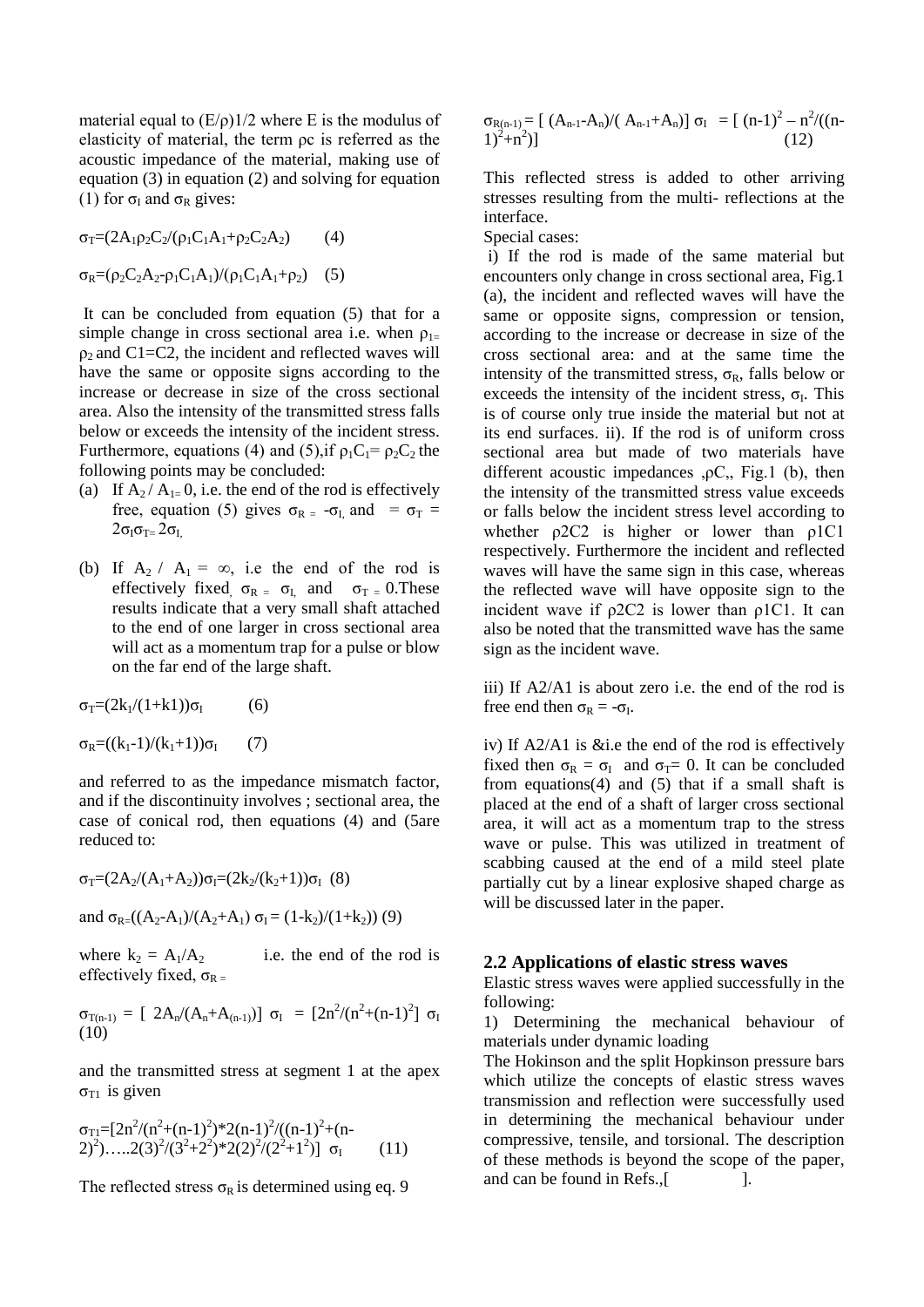2) Producing multi-layered and laminated sheets

Multi-layered and laminated sheets (either reinforced with carbon or glass fibers or without reinforcement) by explosive welding.

3) Production of laminated or duplex cylinders

Duplex and laminated cylinders of identical or different materials were successfully produced using either explosive or implosive welding by the aid of a wave shaper to generate a plane wave along the length of the cylinders.

4) Production of solid cylinders from thin cylindrical rods. This a recent application of utilizing stress waves in producing a solid cylinder from thin cylindrical rods made of four different materials namely: mild steel, stainless steel, copper and brass in the middle carried out by the author using the implosive welding process. The produced cylinders were successfully extruded and drawn without any separation of the rods. Other blanking tests were carried out on specimens of 3 mm thickness and no sign of separation or fracture on any of the welding interfaces. It is very interesting to mention that the above explosively welded parts are produced by the same mechanism of jet formation. The most interesting feature is that the mechanism of jet formation which was used in the welding process is the same one which will be used in perforation and cutting by lined cavity shaped charge as will be discussed in another paper in this conference, [18 (a) and (b)].

5) Separation of welded multi-layered sheets and laminated cylinders. These products were produced by the transmitted compressive stress waves produced from the explosive charge and are separated by either the reflected tensile waves or the interaction of the transmitted and reflected waves. Zaid, [18 (a) and (b)] analyzed the transmission, reflection and interaction of stress waves in explosively welded multi-layered sheets and discussed the separation between the different layers and showed how it can be avoided. The separation is caused by the reflection of the compressive waves as tensile waves from the surface of the inside cylinder.

### **2.3 Fractures caused by stress waves**

Three types of fracture are caused by longitudinal stress waves:

a) Due to incident and transmitted stress waves

b) Due to reflected stress waves, and the interaction of the transmitted and reflected stress waves.

The criterion used for the fracture of materials in this section is: material fractures when the stress level at any section in the material reaches the dynamic fracture stress of this material, it will fracture depending on the type of stress e.g. tension, compression, or shear. Table 2 gives the dynamic fracture stresses of some materials.

| Materials    | Dynamic fracture |
|--------------|------------------|
|              | stress $N/m^2$   |
| Copper       | $2.282*10^{9}$   |
| <b>Brass</b> | $2.13*10^{9}$    |
| 4130 steel   | $3.03*10^{9}$    |
| 1020 steel   | $1.10*10^{9}$    |

Table 2: Dynamic fracture stress of some materials

In this paper, only fractures caused by both longitudinal waves are discussed.

### **2.4 Different fractures caused by stress waves**

Three types of fracture are caused by longitudinal stress waves:

Due to incident stress waves. If the stress intensity of the incident pulse is higher than the corresponding dynamic fracture stress of the material which it impinges on, the material will fracture if the material is perfectly elastic, homogeneous, isotropic and there is no attenuation, change in shape, or variation in the velocity of propagation. If the intensity of the incident stress is lower than the dynamic fracture stress of the material and it meets a stress discontinuity, (either due to change in cross sectional area or acoustic impedance such that it will cause amplification of its value it will also cause fracture. Fig.3 shows amplification of a compressive stress impinging on the large end of a conical rod.

The transmitted stress,  $\sigma_T$  at any section determined using equation 10. which enables the transmitted stress at any section along the rod length to be determined. The results are plotted in Fig.3 for different values of n. it can be seen from Fig.3 that the incident compressive stress gets amplified as it proceeds towards the apex. Furthermore, it can be seen from the figure that the approximation converges for values of n larger than 96, as little difference exists between curves 5 and 6, for 96 and 192 steps, therefore 96 steps is considered adequate. Depending on the magnitude of the incident compressive stress, if the amplified transmitted stress at any section along the rod just exceeds the dynamic fracture compressive strength of the rod material it will cause the rod fracture at this section although the incident stress,  $\sigma_{I}$  may be less than the elastic limit stress of the rod. Following the same approximation Zaid has also given the variation of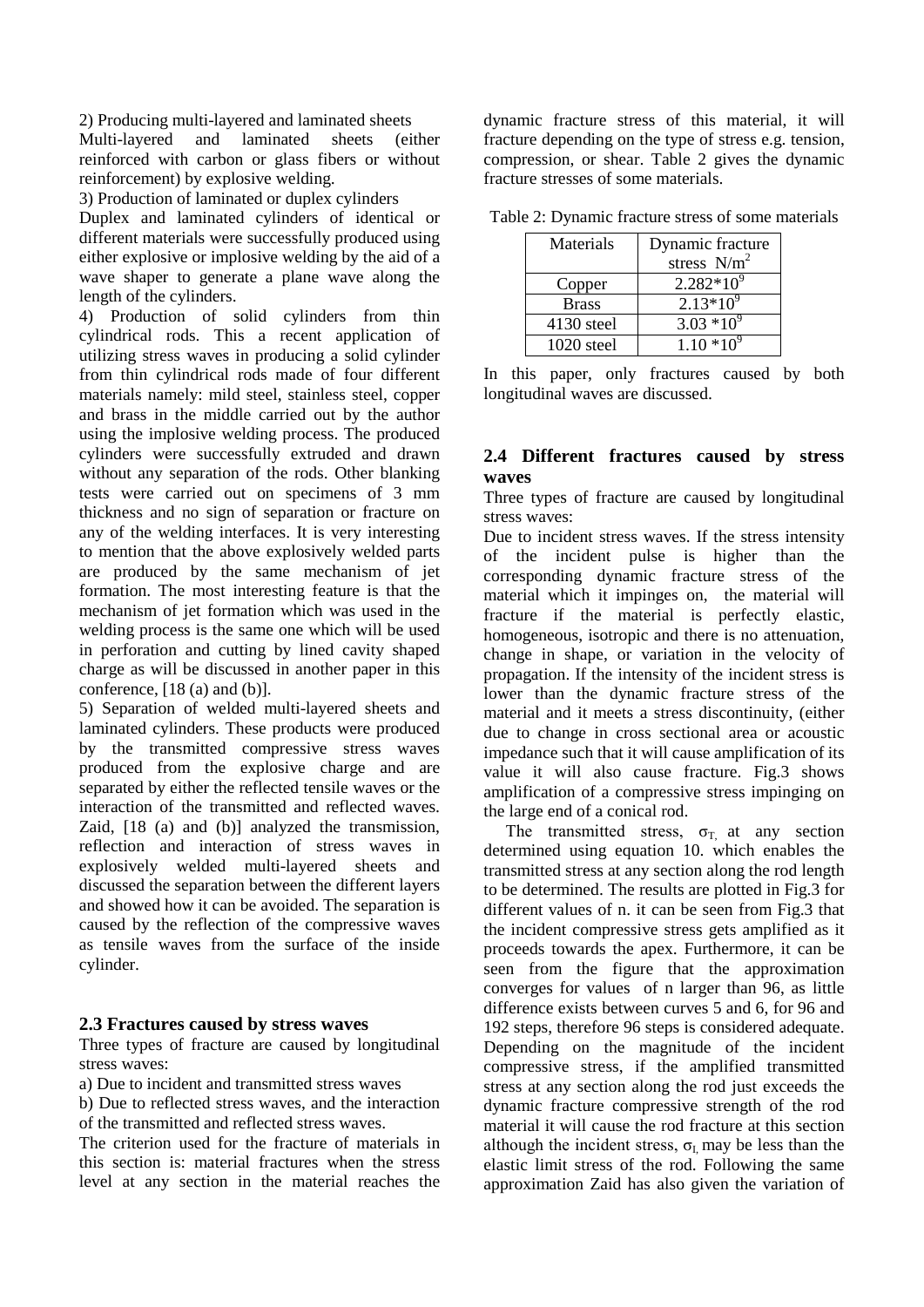the compressive pulse at the tip of a triangular projectile, [22(a) and (b)].



Fig.3: Amplification of the stress

If an incident triangular compressive stress pulse is transmitted along anisotropic conical rod, Fig.4, without meeting a stress discontinuity, when it reaches the free end it will be reflected due to reflected stress wave.



Fig. 4: Interaction of the transmitted compressive wave and the reflected tensile wave, [9].

### **2.4.1 Scabbing and multiple scabbing**

Whilst long recognized as a phenomenon in Hopkinson reported work on the use of the pressure bar further to the measurement of the compressive pressure wave resulting from the detonation of the guncotton, the destructive effects of the latter when placed in contact with a thick steel plate were also considered. The fracture of the plate was shown to be brittle, or "short" with little plastic flow. Although the fractures were not associated with reflected stress waves at that time and were described as "Hopkinson fractures". Rinehart was the first to report a quantitative investigation into the fracturing of metals due to reflected waves. The following assumptions were made:

- (i) The compressive wave is plane and approaches the free surface normally and suffering reflection without change in intensity.
- (ii) The material is perfectly elastic, homogenous, and isotropic and there is no attenuation, change in shape, or variation in the propagation velocity. Regardless of the stress level.
- (iii) The fracture forming the scab r the spall occurs instantaneously.

A further fracture reported by Rinehart, is the multi scabbing. It occurs if the incident compressive wave is of sufficient intensity, then after the first scab, the remaining part of the compressive wave will also suffer at the newly created free surfaces and further scabs will be produced. This is made clear by reference to the multi scabs reported in Refs. [9, 11, 12]. Ever since work on scabbing and multiple scabbing continued. In general, the experimental results of Obrien and Davis substantiate the mechanism advanced for scabbing and multi scabbing, although they reported that their observations of multi-scabbing were in qualitative agreement with those of Rinehart but the position of the second scab was closer to the first than would be predicted from the profile of the pressure wave.



Fig.5: Scabbing and multiple scabbing of a mild steel plate, (a) at the end of a cutting jet from aliened cavity angle shaped charge, (b) From a contact high explosive charge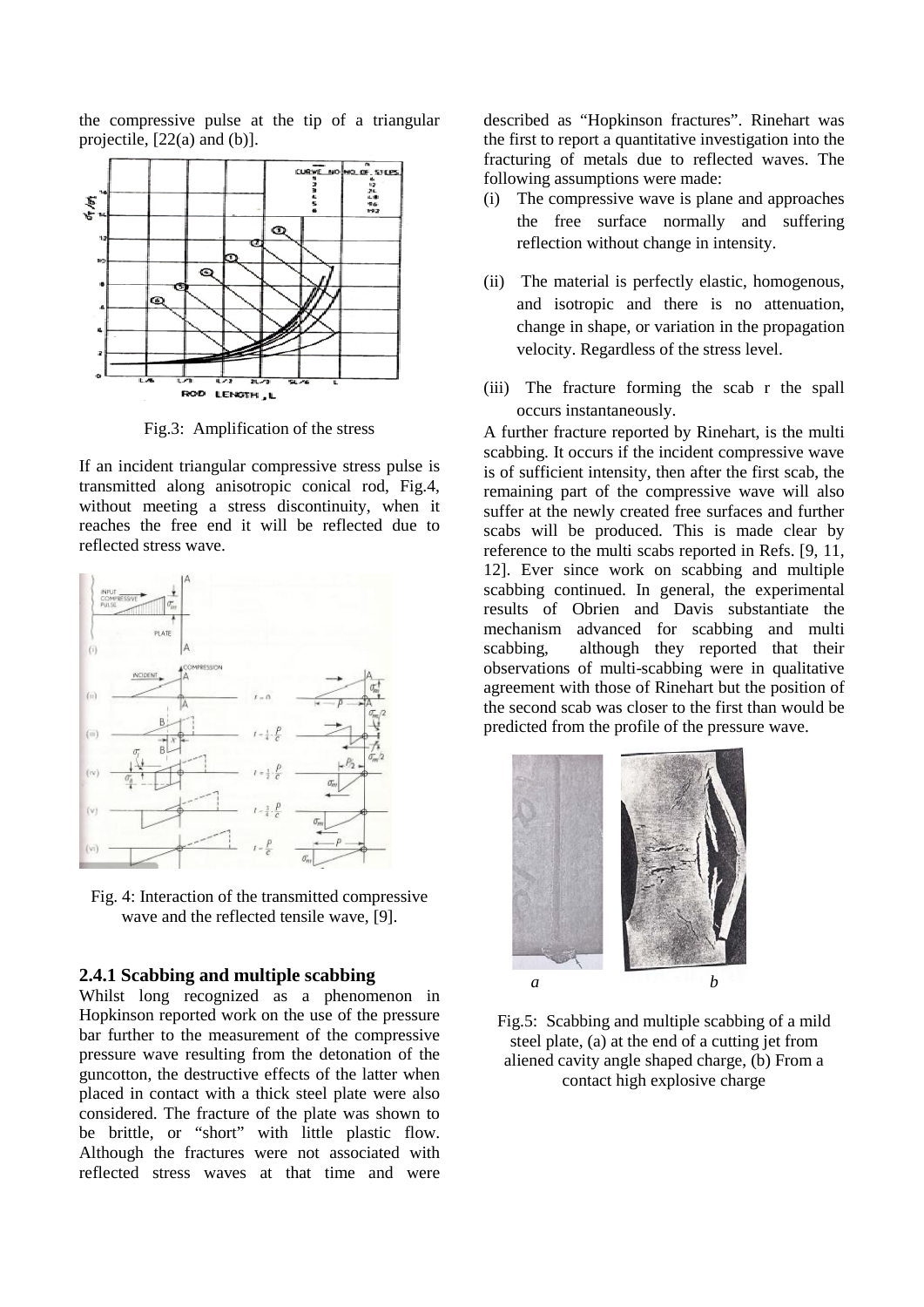

Fig.6: The mild steel plate in (a) after treating the scab by using a momentum trap

#### **2.4.2 Momentum traps**

Fig.7 shows a uniform cylindrical bar (1), of length L1 and cross-sectional area  $A<sub>1</sub>$ , to the end of which is lightly attached a bar (2) of length L2 and cross sectional area  $A_2$ , with  $A_1 > A_2$ ; also L1 > L2. The mating surfaces of the two bars are carefully scraped fit and a smear of greaese is applied to ensure close contact.



Fig.7: The general case of a plane of stress discontinuity

If at the end of bar  $(1)$  is applied a constant intensity compressive stress of magnitude  $\sigma$  the incident compressive stress is transmitted by the attached bar as a compressive wave, and later reflected from its free end as a tensile wave. It then reaches the interface, the common plane to bar (1) and bar (2). The stress at any position is then found by the summing the incident and reflected waves. As the interface is unable to withstand tension, hence immediately contact ceases; bar (2) moves off processing a certain kinetic energy and having trapped some of the momentum in the incident pulse. It is the same concept which was used by Hopkinson to determine the general form of the incident compressive pulse from an explosive or from an impact blow using pieces of different thicknesses, and measuring the momentum entrapped within each piece, [2]. The same method was used by the author to avoid scabbing of the plate in Fig.6

# **3 Conclusions**

 In this paper, the following points are given: i) The old and recent literatures are reviewed which includes: the history of the phenomena and its

Theoretical aspects.

ii) The useful applications of stress waves are given and discussed.

iii)The damages caused by their transmission, reflection and interaction (scabbing and multiple scabbing) are given and discussed. Finally, the

method for their avoidance using the momentum trap is also given and discussed.

# **Acknowledgment**

The first author is grateful to the Applied Science Private University, Amman, Jordan for the financial support granted to this research (Grant No.DRGS-2015).

#### *References:*

[1] J. S. Sears, On the longitudinal impact of metal rods with rounded ends, *Proc. Cambr. Phil. Soc*., Vol. 14, 1907, pp. 257.

[2] B. Hopkinson, A method of measuring the pressure produced in the detonation of high explosives or by the impact of bullets, *Phil. Trans. R., Soc., series A* Vol. 213, 1914, pp. 437.

[3] B. Hopkinson, The effects of the detonation of gun cotton, *Trans. North-East Coast Inst. Engrs. And Shipbuilders, Part 4,* Vol. 199, 1914.

[4] B. Hopkinson, The pressure of the blow", Collected Scientific Papers, *Cambridge Univ. Press*  Vol. 24,1921.

[5] R.M. Davies, A critical study of the Hopkinson pressure bar, *Phil. Trans. R. Series A,* Vol. 240, 1948, pp. 375.

[6] J.W. Landon, H. Quinney, Experiments with the Hopkinson pressure bar, *Proc. R. Soc. Series A,*Vol. 103, 1923, pp.622.

[7] J. S. Rinehart and J. Pearson, Behavior of Metals under impulsive loads*, American Society of Metals, Cleveland, Ohio, USA*, 1954.

[8] H. Kolsky, Stress waves in solids, *Dover Publications Inc.* 

[9] W. Johnson, Impact strength of materials, *Edward Arnold Ltd., London, UK*, 1972.

[10] W. Goldsmith and J. L. Sackman, An experimental study of energy absorption in impact on sandwich plates*, International Journal of Impact Engineering*, Vol.12, 1992, pp.241–262.

[11] J.S. Rinehart, Some quantitative data bearing on the scabbing of metals under explosive attack, *J. App. Phys.,* Vol. 22, 1951, pp.555.

[12] J.S. Rinehart, Scabbing of metals under explosive attack: multiple scabbing, *J. App. Phys.,* Vol. 23, 1952, pp.1229.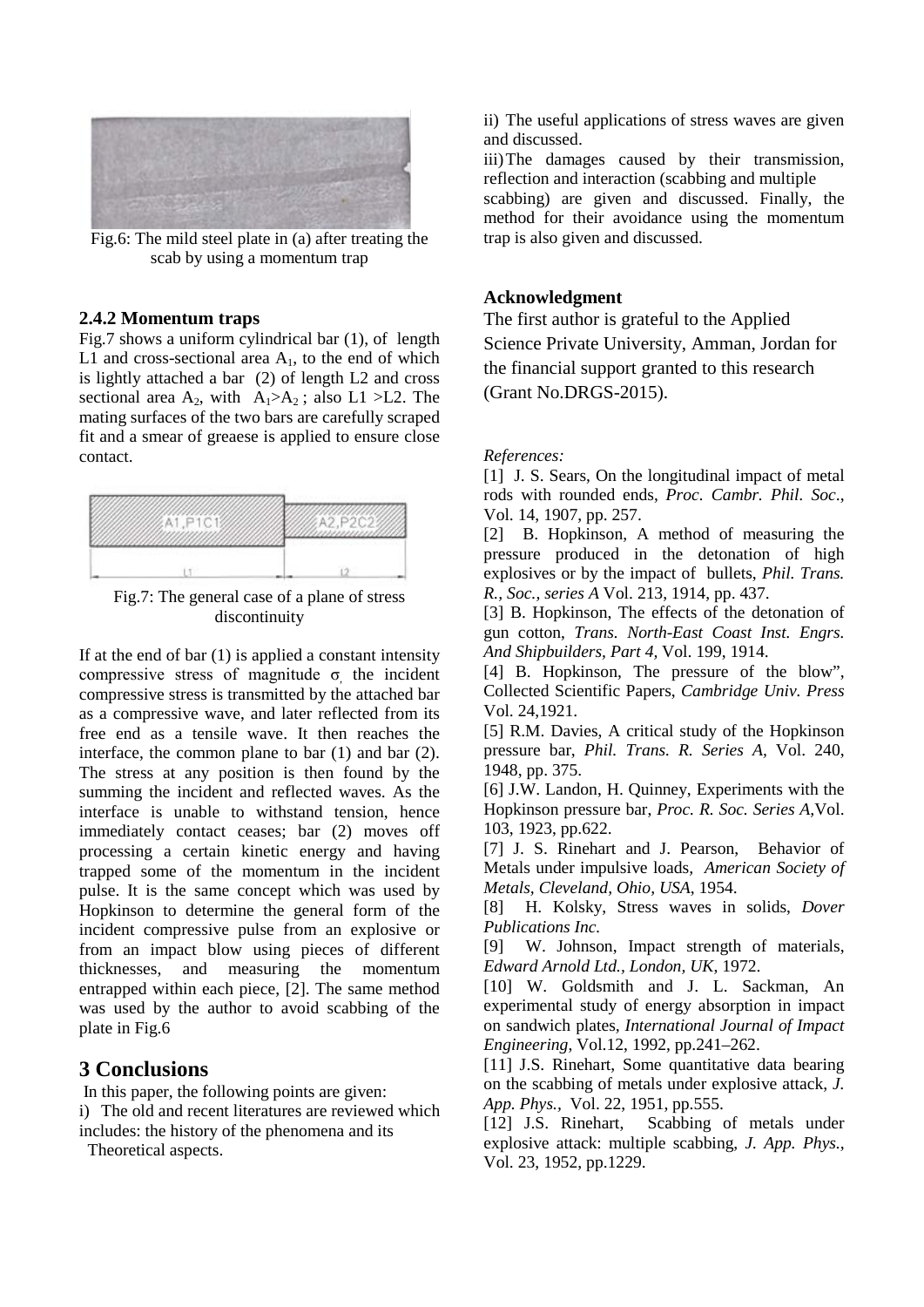[13] A. Bedford, D. S. Drumheller, Introduction to elastic wave propagation, 1st edition*, John Wiley and Sons Ltd, New York*, 1996.

[14] J.W.S Rayleigh, Theory of Sound, *1 and 2*, *Dover publications, New York. USA,* 1945.

[15] H. Kolsky, stress waves in solids, *1st edition, prentice Hall,* 1953.

[16] T.Y.Tsui, Wave Propagation in a Finite Length Bar with a Variable Cross Section*, J. Applied Mechanics, Trans ASME*, Vol.824, 1968.

[17] R. Kinslow, High velocity impact phenomena, *1st edition, Academic press*, 1970.

[18] A.I.O Zaid, Stress Wave Effects in Explosively Welded Composite Laminates". *Sixth International Conference on High Energy Rate Fabrication, Essen, West Germany, 13-17, Sept.,* 1977.

[19] A. I. O.Zaid, Explosive Welding and its Latest Engineering Applications. *Bulletin of the Faculty of Engineering, University of El-Fateh, Tripoli, 3*, 1978.

[20] B.W. Abbot, L.J. Brotmun, stress-wave propagation in composite materials, *Experietal mechanics SEM,* Vol.6, pp. 337-384.

[21] A.I.O. Zaid, Stress Waves in Explosively Welded Laminates, *International Conference on High Energy Rate Forming , Essen – Germany,*1977.

[22] J. Jung, (1979), Stress-Wave Grading Techniques On Veneer Sheets, *Forest Products Laboratory, 1 Forest Service ,US. Department of Agriculture, General Technical Report FPL-27,*  1979.

[23] C. Cetinkaya, A.F. Vakakis, transient axisymmetric stress wave propagation in weakly coupled layered structures, *journal of sound and vibration*, Vol.194, 1996, pp.389-410.

[24] A.I.O. Zaid, Effects of Stress Wave Propagation in conical Rods*" Proceedings of the 5th International Symposium on Advanced Materials, ISAM -5, Islamabad-Pakistan*, pp.. 576-581., 21st – 35th Sept, 1997.

[25] S. Suresh A.E. Giannakopoulos, J. Alcala, spherical indentation of compositionally graded materials, *Acta mater*, Vol45, 1997, pp.1307-1321.

[26] X. Han, G.R. Liu, K.Y. Lam, Transient Waves in Plates of Functionally Graded Materials", *Int. J. Numer. Meth. Engng*, Vol. 52, 2001, pp.851-865.

[27] S. Suresh, Graded materials for resistance to contact deformation and damage, *Science,* Vol. 292, 2001, pp.2247-2251.

[28] E. Hascoe¨t, , H.J. Herrmann, V. Loreto, Shock propagation in a granular chain, *The American Physical Society*, Vol.59, 1999.

[29] Y. Li, K.T. Ramesh, E.S.C. Chin, Dynamic characterization of layered and graded structures under impulsive loading, Int. j. Solid structure, 38(2001)6045-6061.

[30] X. Han, G.R. Liu,K.Y. Lam, Transient Waves in Plates of Functionally Graded Materials, *Int. J. Numer. Meth. En*gng , Vol.52, 2001, pp.851-865

[31] A. Berzovski, J. Engelbrecht, G.A. Maugin, Numerical simulation of two dimensional wave propagation in functionally graded materials, *European journal of mechanics-A/solid*, Vol.27,2003, pp.1-13.

[32] A. Berzovski, J. Engelbrecht, G.A. Maugin, stress wave propagation in functionally graded materials,*WCU, Paris*, 2003, pp.7-10.

[33] S. Towfighi , T. Kundu , M. Ehsani, Elastic Wave Propagation in Circumferential Direction in Anisotropic Cylindrical Curved Plates, *Journal of Applied Mechanics , ASME*, Vol. 69, 2002, pp.283- 291.

[34] L. Chistopher, shock wave theory- rifle internal rallistics, longitudinal shock waves and shot dispersion, from*; [www.the-long](http://www.the-long/)*.

[35] W. He, Yao Sh. , S. Fok, J. D. Jackson, J.R. Wright, Stress Wave Propagation Following Primary Cracking in Cylindrical Specimens of Brittle Materials*, 2nd International Topical Meeting on High Temperature Reactor Technology*, Beijing, China, 2004, pp.22-24

[36] A. Tasdemirci, I.W. Hall, A. Bazle, B.A. Gama , M. Guden , The Effects of Layer Constraint on Stress Wave Propagation in Multilayer Composite Materials ,(Electronic Version ) , *Army Research Laboratory , ARL-CR*, 2004, pp. 550.

[37] L.R. Xu, A.J Rosakis, Impact Damage Visualization of Heterogeneous Two Layer Materials Subjected to Low Speed Impact,(Electronic Version), *International Journal of Damage Mechanics* , Vol.14, 2005, pp. 215 - 223 [38] N. Gebbeken, S. Greulich, Effect of stress wave propagation in reinforced concrete bond considering crack opening, Euromech Colloquium 460, numerical modeling of concrete cracking, Innsbruck, Austria.

[39] M. D. Sharma, Effect of initial stress on reflection at the free surface of anisotropic elastic medium, *J. Earth Syst. Sci.,* Vol.116, 2007, pp.537- 551.

[40] G.M. Zhang , R.C. Batra, Wave Propagation In Functionally Graded Materials by Modified Smoothed Particle Hydrodynamics, (MSPH) Method, (Electronic Version), *Journal of Computational Physics*, Vol. 222, 2007, pp. 374- 390 .

[39] D. E. Grady, applied research associates, analysis of shock and high rate data for ceramic;